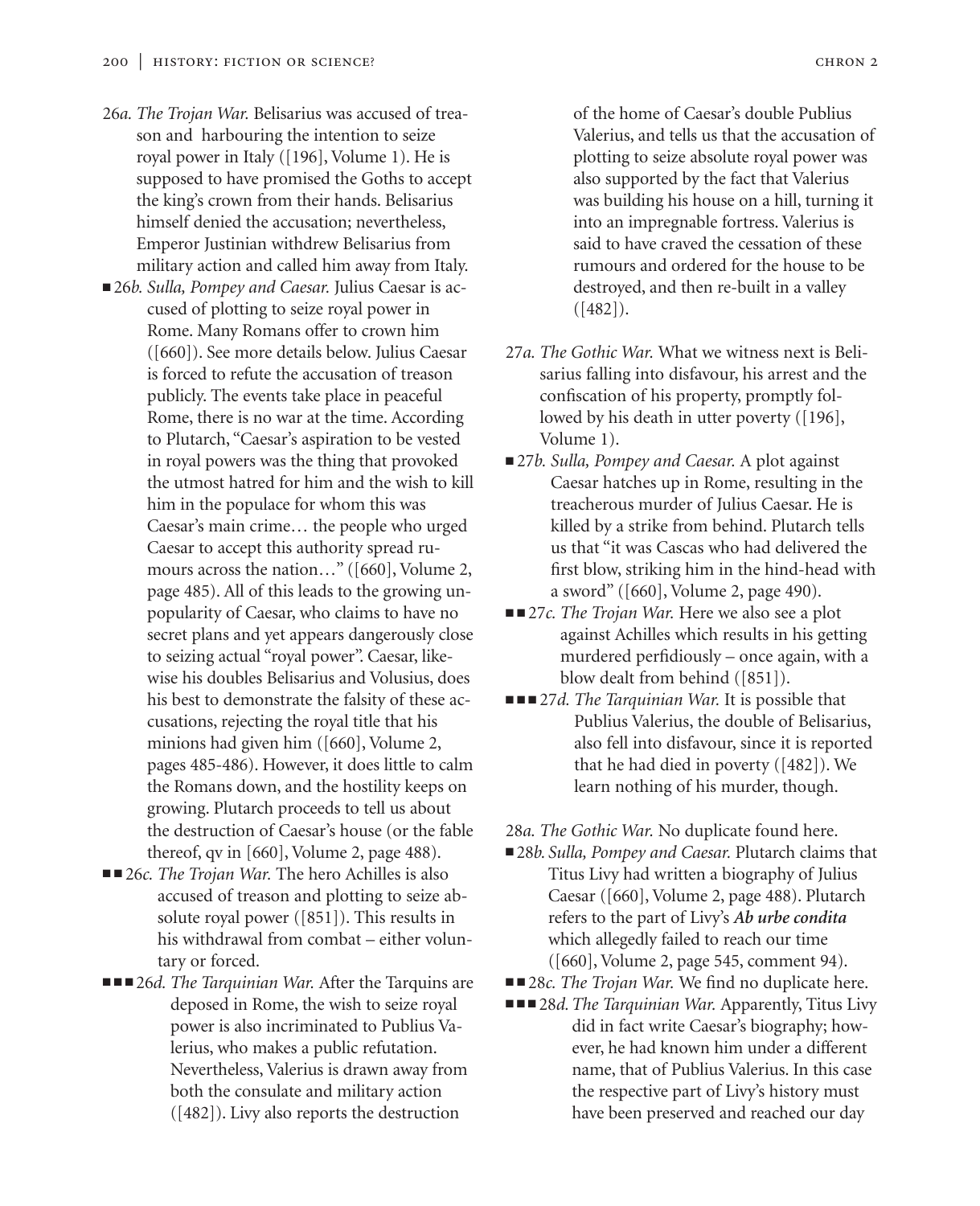and age ([482]). As we are beginning to realize, Plutarch (Petrarch?) must have been absolutely right in making this claim.

- 29*a. The Gothic War.* Apart from fighting the Goths (TRQN), Belisarius also battles the Persians (PRS), qv in [196], Volume 1. We thus see two major foes; apart from that, Belisarius also takes part in the African campaign against the Vandals.
- 29*b. Sulla, Pompey and Caesar*. Julius Caesar launches the Persian campaign against Farnakh ([660], Volume 2, p. 480). The name is very similar to TRNK due to the frequent flexion of F and T. Moreover, we have already witnessed the identification of TRNK with the Franks;"Farnakh"and "Franks"are all but identical phonetically. Julius Caesar also launches an African campaign ([660], Volume 2, p. 482).
- ■■ 29*c. The Trojan War*. Achilles fights against Paris (PRS) and the Trojans (TRQN). We see the same pair of PRS and TRQN/TRNK.
- ■ 29*d. The Tarquinian War.* Valerius battles against the Etruscan Larth Porsenna (L-Horde PRSN) and the Tarquins (TRQN). The two groups of foes prove similar yet again.
- 30*a. The Gothic War.* After the withdrawal of Belisarius from military action, the final defeat of the Goths is carried out by Narses (Narces), qv in [196], Volume 1. He finishes that which was started by Belisarius and acts as his successor. His unvocalized name transcribes as NRSS or NRCS.
- 30*b. Sulla, Pompey and Caesar.* Cicero also acts as the successor of Julius Caesar, after a manner, being a legate and a legion commander in Caesar's army ([660], Volume 2, page 544; also see below). The unvocalized transcription of the name Cicero (CCR, or CCRN) would transform into NRCC when read back to front, in the Hebraic or Arabic manner. Let us also point out a certain similarity between the names of Caesar and Cicero (*Tsitseron* in Russian) : CSR and CCR (CCRN) unvocalized.
- ■■ 30*c. The Trojan War*. Ulysses (Odysseus) treads in the footsteps of Achilles, bringing the

war to a victorious finale. The names of Ulysses and Achilles are similar.

■ ■ ■ 30*d. The Tarquinian War.* Larcius (or Marcius Coriolanus) picks up where Publius Valerius had left off. Larcius defeats the Tarquins and acts as the successor of Valerius, bringing his cause to a victory. The name Larcius is similar to that of Narces or Narses.

**Commentary to 30b.**In the time of the Gaulish War (the Galician War?) Cicero had been a legate in Caesar's army, according to Plutarch ([660], Volume 2, page 465,"Caesar", XXIV. Historians consider this Cicero to have been a "brother" of Marcus Tullius Cicero, the famous orator. However, Plutarch doesn't mention any "brothers"whatsoever, and refers to this character simply as "Cicero". Nowadays it is presumed that the famous "ancient" Cicero the orator had not been a professional military man, likewise Narses, his double in the Gothic War, who had allegedly been a eunuch at the court of Justinian. However, Cicero the orator had been Caesar's ally and often took part in military action – for instance, during the occupation of Cilicia, Cicero was commanding an army of 1200 infantrymen and 2600 horsemen ([660], Volume 3, page 180, "Cicero" XXXVI). Plutarch tells us that "he [Cicero – A. F.] also took part in combat… and the soldiers had titled him emperor" ([660], Volume 3, page 185. Cicero had been a consul, and it is known that "he did not participate in the plot against Caesar" ([660], Volume 3, page 185).

After the death of Julius Caesar, a popular movement burgeoned in Rome that brought Cicero to the crest of the political current that would make him the successor of Caesar. "Cicero's name would get mentioned often… it held a special charm for the populace, being the symbol of the republic ([948], page 174). Therefore, according to Plutarch (Petrarch?), Cicero acts as Caesar's incomer, in perfect accordance with similar scenarios for Narses/Belisarius and Ulysses/ Achilles.

31*a. The Gothic War.* Narses and Belisarius are presumed to have been friends. Narses took no part in the arrest of Belisarius and the repres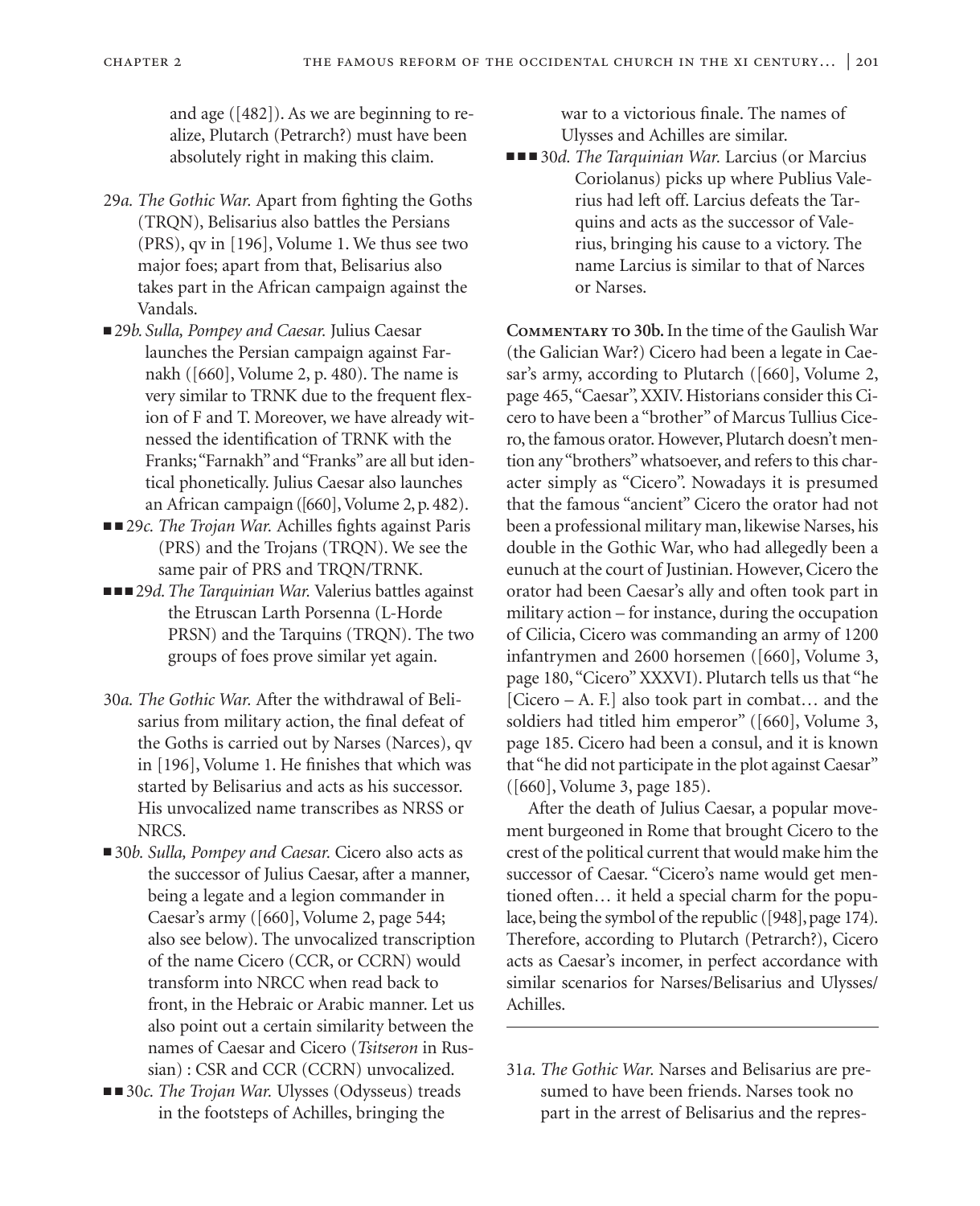sions against the latter. Narses had been a eunuch (*orbator* in Latin), qv in [237], pages 709-710. The word *orbator* means "infecund" or "childless"; it can also mean "a eunuch" when applied to a man.

- 31*b. Sulla, Pompey and Caesar.* Cicero and Caesar were also on friendly terms. Cicero did not participate in the conspiracy against Caesar ([660]). Cicero had been an *orator* ([237]).
- ■■ 31*c. The Trojan War*. Ulysses (Odysseus) was a friend of Achilles. He didn't take part in the Trojan plot against Achilles ([851). As we already know, certain authors may have referred to Achilles as a eunuch, since he had once "served in the gynaecium", qv above. The Latin for "eunuch" is *orbator* ([237]).
- ■■■ 31*d. The Tarquinian War*. Titus Livy does not report any animosity between Larcius and Publius Valerius. We learn nothing of either Valerius or Larcius (Marcius) being a eunuch here.

**Commentary.** The words *orator* and *orbator* are obviously similar; therefore, mediaeval authors could easily confuse them. Some of the chroniclers – Procopius, for instance – would try to decipher the sparse and random data that had reached them and then give us flowery accounts of the alleged infertility of Narses = NRCC, which brought Narses the eunuch into existence. Other authors, such as Plutarch (Petrarch?) would read the word in question as *orator* and glorify Cicero (CCR/CCRN) as a talented speaker. The reference to Latin is quite in place here since it is Roman history that we're analysing here. What we see in action is obviously the same psychological mechanism as in case of mediaeval aqueduct transforming into the Trojan horse. A foreign scribe would misinterpret the vaguely familiar word, giving it a new meaning due to similar phonetics, and then use his own considerations to provide the details which were often of a fanciful nature; all of this literary activity would then make its way into history textbooks.

32*a. The Gothic War.* Narses is the only eunuch (*orbator*) mentioned in the case of the Gothic War ([695] and [196], Volume 1).

- 32*b. Sulla, Pompey and Caesar.* Cicero and Caesar are the only famous orators mentioned by Plutarch in the context of the Roman War that took place in the alleged I century b.c. Caesar is supposed to have been the second best orator after Cicero. The fact that CCR (CCRN) acts as the successor of Caesar is also manifest in Plutarch referring to the pair as to "gifted orators". Both Cicero and Caesar have studied elocution in the same school of Apollonius ([660], Volume 2, page 451, "Caesar" III). Plutarch tells us nothing about any other participants of the alleged I century b.c. war being renowned for eloquence.
- ■■ 32*c. The Trojan War.* Achilles is the only "eunuch" mentioned in the course of the Trojan War ([851] and [180]).
- ■■■ 32*d. The Tarquinian War*. No duplicate was found here.

33*a. The Gothic War.* The first scenario: after the end of the Gothic War, Narses has to go into exile (we can refer to this episode as "the ordeal of Narses"). The second scenario: Narses soon returns to Rome triumphant ([196], Volume 1). The third scenario: we know nothing about the death of Narses and its circumstances.

■ 33*b. Sulla, Pompey and Caesar.* The first scenario: the exile of Cicero after the Gaulish (Galician?) War - "the ordeal of Cicero" ([948], page 156). Cicero remained in exile for a year and a half (ibid). "His house in Rome was destroyed, his villas looted, and a great part of his property became confiscated… giving shelter to the fugitive was forbidden on the pain of death (if he were to appear anywhere within the radius of 500 miles from Rome)" ([948], page 156). The second scenario: despite all of this, Cicero soon returns to Rome triumphant. "Over the time [of Cicero's exile – A. F.] the political climate in Rome had changed… a council of the people decided to call Cicero back to Rome. In August of the year 57 Cicero lands in Brundisia, and his journey to Rome… becomes a march of triumph. He gives speeches of gratitude to the senate and the people of Rome" ([948],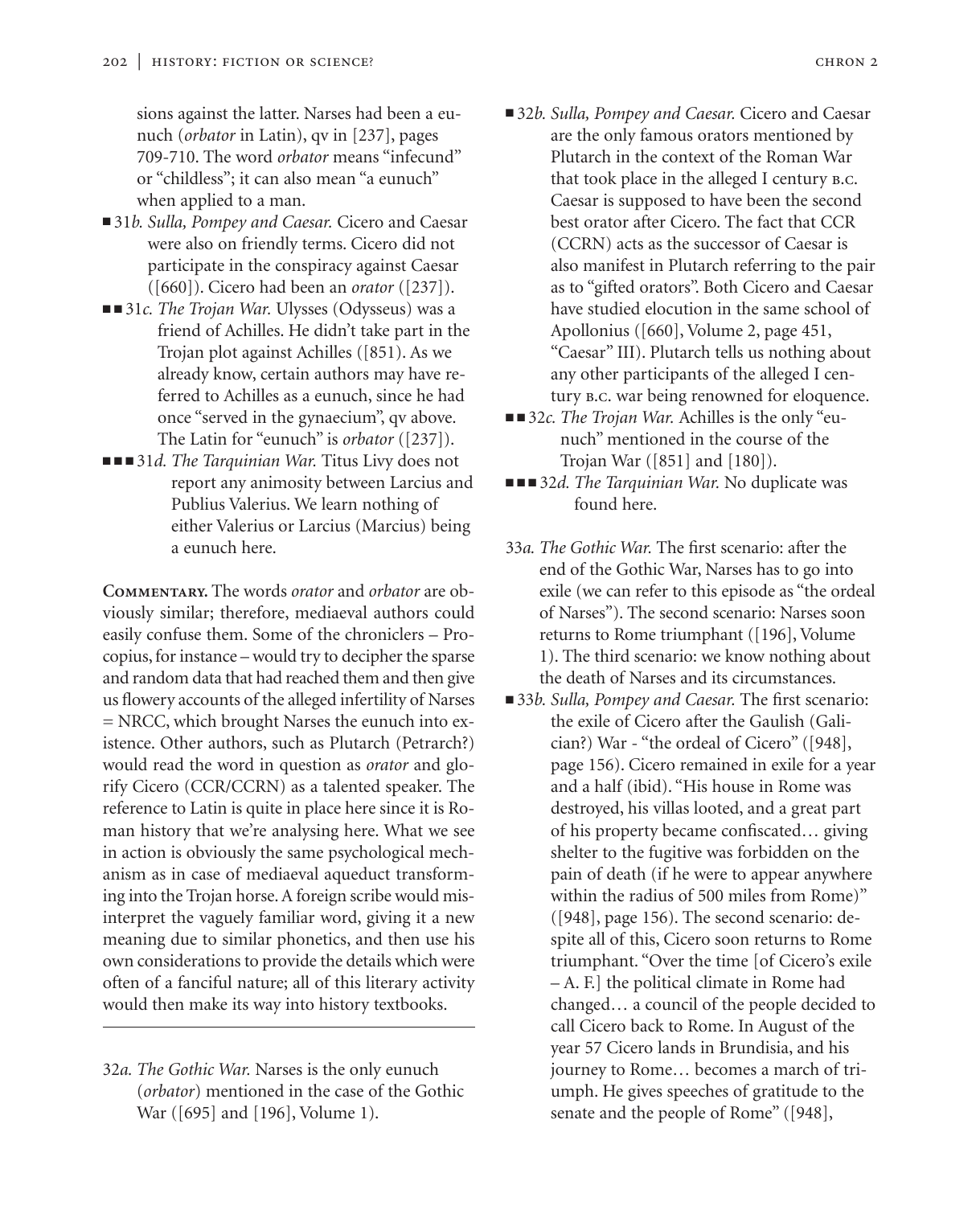page 156). Third scenario: the tragic demise of Cicero during his escape ([660], Volume 3, page 189).

- ■■ 33*c. The Trojan War*. First scenario: the wanderings of Ulysses (Odysseus) after the Trojan War, qv in Homer's *Odyssey,* or "the ordeal of Ulysses/Odysseus". Second scenario: Ulysses returns home triumphant. Third scenario: we know nothing of how Ulysses/ Odysseus died.
- ■■■ 33*d. The Tarquinian War*. First scenario: Marcius (Coriolanus) has to roam for some period after the end of the Tarquinian War, which can be referred to as "the ordeal of Marcius". Second scenario: Marcius Coriolanus returns to Rome as the leader of troops menacing his home town ([482]). Third scenario: the tragic death of Marcius Coriolanus during his escape  $([482])$ .

We have exhausted all the primary scenarios in each of the four versions under comparison: we see their "skeletons" are identical. Therefore, one has a reason to consider them four different accounts of the same sequence of events that took place at some time in the Middle Ages. Let us now compare the remaining scenarios of minor importance, concentrating our attention on the comparison of the Gothic War with the Roman war of the alleged I century b.c.

- 34*a. The Gothic War.* Antonine, the wife of the military leader Belisarius, is one of the central figures emerging in this period ([695] and [196], Volume 1). She accompanies Belisarius for the entire duration of the Gothic War and is reported to have been a powerful and intelligent woman with a great influence over her husband.
- 34*b. Sulla, Pompey and Caesar.* Antonius is the closest comrade-in-arms of Julius Caesar; he is one of the primary characters emerging in the Roman civil war. Antonius accompanies Caesar for the entire duration of his war with Pompey ([660], Volume 2, page 474, "Caesar"). Let us remind the reader that the war

in question is a duplicate of the Gothic War; one cannot help but notice the striking similarity between the names of Antonine and Antonius.

**Commentary.** What we see is obviously a result of confusion that arose somewhere in the mediaeval chronicles. The texts of the Gothic War consider "Antonine" a woman, whilst Plutarch tells us that "Antonius" had been a man. Also, Plutarch keeps comparing the Roman war of the alleged I century b.c. that he describes with the Trojan War, apparently under the influence of the parallelism and without any prompting from our part. He is also forced to compare Antonius the "man" with Helen the "woman": "Cicero in his *Philippics* tells us that while the Trojan War began because of Helen, the civil war was started byAntonius ([660], Volume 3, page 230). We shall see many more examples of gender confusion in the analysis of "ancient" Greek history; below we shall see that some of the scribes were making references to "the woman" Mathilda, while the others would tell us about "the man" Milthiades.

- 35*a. The Gothic War.* Antonine had been a famous prostitute. According to Procopius, she had only been second to Empress Theodora, the wife of Justinian and "prostitute number one", in that respect ([695]). Therefore, Antonine could easily have been called a *hetera*.
- 35*b. Sulla, Pompey and Caesar*. The history of the civil war of the alleged I century b.c. calls Antonius an utterly debauched person. Plutarch tells us all sorts of legends about his depravity, qv below.

**Commentary to 35b.**According to Plutarch,"Antonius had been unbelievably handsome in his youth… Curio had aided him [Antonius – A. F.] to develop a taste for drunkenness, debauchery and wasting money in the most horrendous manner" ([660], Volume 3, page 227, "Antonius" II). Plutarch carries on with the description of Antonius and his favoured pastimes for many pages on end. Respectable civilians were "repulsed by the entire lifestyle of Antonius – his constant inebriation, throwing money left and right,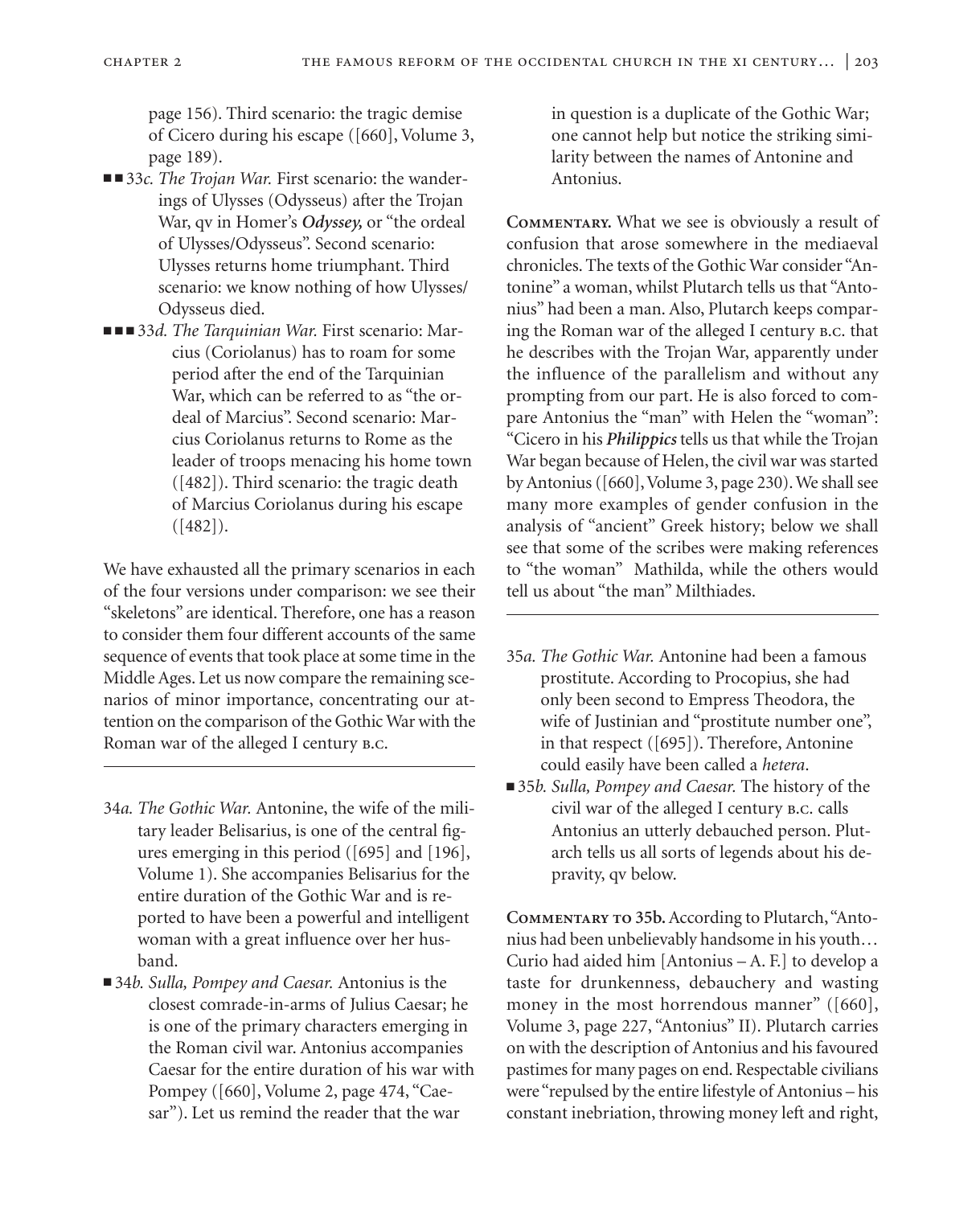as well as endless wenching" ([660], Volume 3, page 232, "Antonius" IX.

All of these characteristics make Antonius quite unique, since Plutarch doesn't reveal any details of this sort in his description of other characters that had lived in the alleged I century b.c. Thus, the automatic superimposition of Plutarch's "debauched Antonius" over "Antonine the prostitute" serves to confirm the correctness of the parallelism that we observe manifest in Roman history yet again. The chronicles that modern historians date to the VI century A.D. call Antonine a *hetera*. However, one needn't be of the opinion that the word "*hetera*" only translates as "prostitute". It turns out that *heterae* had also been a word used to refer to horsemen from elite Roman troops ([660], Volume 2, page 531, comment 7). Therefore, a man from these troops could also become dubbed a "*hetera*", which means we may have discovered the real reason why Antonius the male had transformed into Antonine the female. Some mediaeval scribe came across the words "Antonius the hetera" in an ancient text and translated them erroneously as "Antonine the prostitute", having instantly invented countless piquant details to embellish "her" biography.

- 36*a. The Gothic War.* Antonine the hetera, who had been the wife of Belisarius, the empire's commander-in-chief, was obviously a frequent visitor at the court of Emperor Justinian ([695]).
- 36*b. Sulla, Pompey and Caesar.* Antonius the "hetera" had indeed been the leader of elite cavalry in Julius Caesar's troops ([660]), qv below.

**Commentary to 36b.** Antonius the "hetera" was the leader of Roman cavalry ([660], Volume 3, page 228, "Antonius" III) who had personally commanded the troops on the battlefield – in the battle against Octavian Caesar, for instance ([660], Volume 3, page 270). Apart from that, we have to remember that Antonius commanded the cavalry of Julius Caesar, the double of Belisarius - "the great king" of the Gothic War, as Plutarch tells us; Procopius, on the other hand, tells us of Antonine the *hetera* who was obeying her husband Belisarius. Plutarch emphasizes the fact that "the leader of the cavalry was only second to the dictator"

([660], Volume 3, page 231,"Antonius"VIII. The persons he refers to are, respectively, Antonius and Julius Caesar.

- 37*a. The Gothic War.* Antonine the *hetera* is the wife of Belisarius ([695]).
- 37*b. Sulla, Pompey and Caesar*. In the alleged I century b.c., the Roman "*hetera*" Antonius was married to "Julia from the house of the Caesars" ([660], Volume 3, page 227, "Antonius" II). We see an obvious confusion of two similar verbal formulae: *1)* Antonine is married to Belisarius (Julius Caesar), and *2)* Antonius is married to Julia from the house of the Caesars.
- 38*a. The Gothic War.* The famous *hetera* Theodora was married to the "main king", Emperor Justinian I ([695]). According to Procopius, she eventually became the empress of Romea. Her numerous portraits adorn the temples of the New Rome (Constantinople), qv in [196], Volume 1. Theodora had been the most famous empress in Rome. Her name is similar to that of Flora that we are about to introduce into the narrative, and the two names may be related to each other. In fig. 2.78 one sees a golden medallion with a portrait of Justinian; in fig. 2.79 we see an old mosaic portraying Justinian from the church of St. Vitalius in Ravenna, and a similar mosaic with the portrait of his wife Theodora in fig. 2.80.
- 38*b. Sulla, Pompey and Caesar*. In the alleged I century b.c., the famous hetera Flora had been the lover of the "main king" Pompey Magnus, the double of Justinian ([660], Volume 2, pages 334-335, "Pompey" II). According to Plutarch, Flora's fame was so great that her portraits would adorn temples (?!) and be offered to the gods (?!), see [660], Volume 2, page 335, "Pompey" II. This seems an unlikely manner for treating a prostitute; however, the parallelism that we discovered gives us an instant explanation. Flora's portraits were hung in temples since she is the double of the Romean empress Theodora in Plutarch's rendition of the events, and not because of her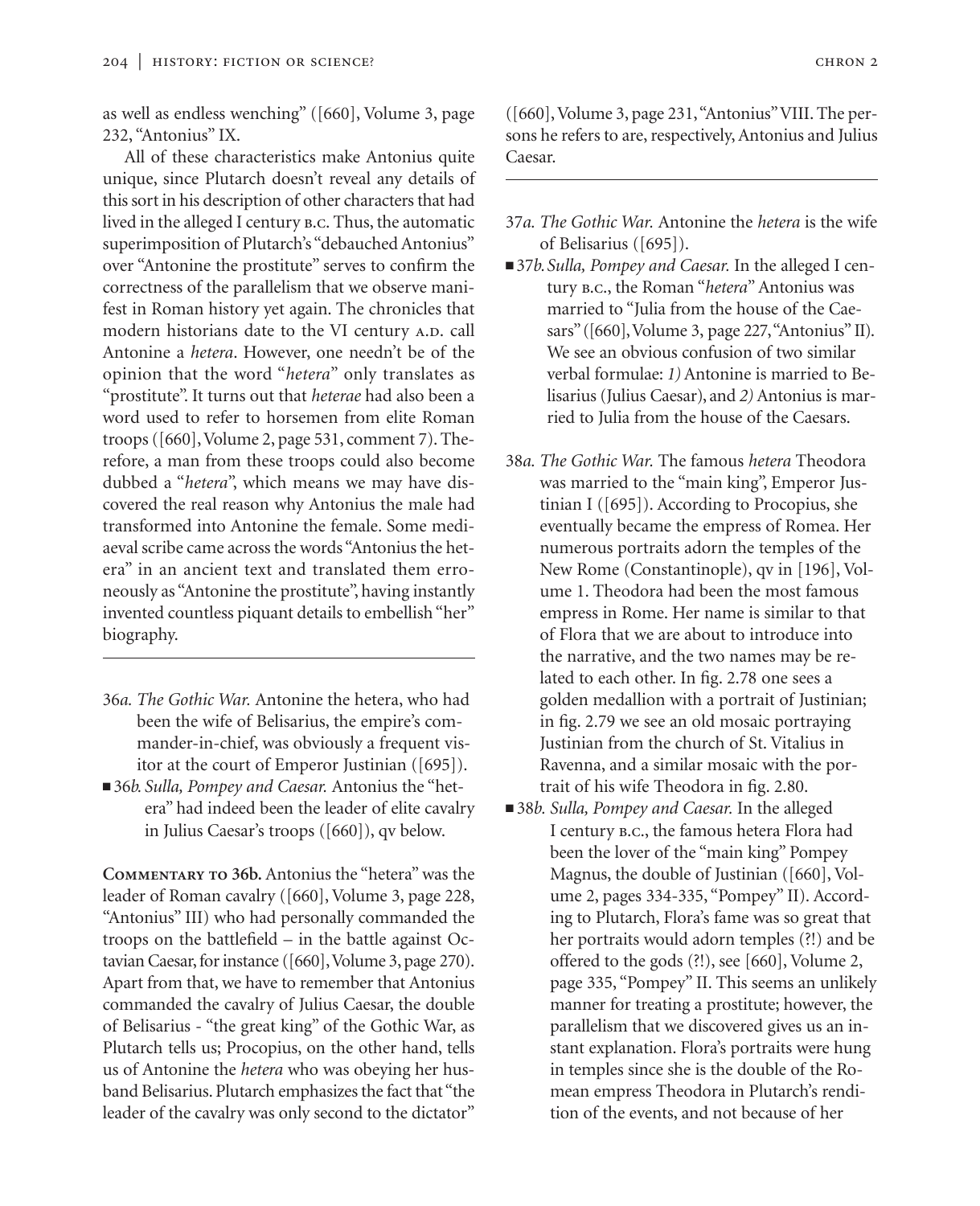



Fig. 2.79 Justinian. An inlay from the Church of St. Vitalius (Ravenna, Italy). Taken from [1122], p. 12. See also [328], p. 94, and [196], Vol. 2, p. 188, ill. 32.



Fig. 2.80 Theodora. An inlay from the Church of St. Vitalius (Ravenna, Italy). Taken from [1122], p. 13. See also [196], Vol. 2, p. 189, ill. 33.

Fig. 2.78 A portrait of Justinian from a golden medallion that is currently lost. The medallion was kept in the British Museum (London). Taken from [1122], p. 1.

> fame as a prostitute, great as it may have been. However, her lifetime is misdated to the VI century  $A.D.$  – the correct dating would be a late mediaeval one. We do indeed see portraits of empress Theodora in the holy temples of Romea ([196],Volume 1). Once again we witness how our parallelism helps us understand the true events of the Middle Ages, wiping away confusion and distortions.

We shall proceed to compare several more scenarios pertinent to the Roman war of the alleged I century b.c. ("b" series) and the Tarquinian War of the alleged VI century b.c. ("d" series).

- 39*b. Sulla, Pompey and Caesar.* According to Plutarch, in the epoch of the alleged I century b.c. a certain incident occurred, involving Romans called away from Rome "to seek freedom upon a mountain" ([660]; also see the details below).
- ■■■ 39*d. The Tarquinian War.* According to Titus Livy, the Roman plebs had left Rome to search "freedom upon a mountain" ([482]).

**Commentary.** In his rendition of the XIII century events from the course of the Trojan = Tarquinian = Gothic War, the mediaeval Plutarch (Petrarch?) informs us of the fact that the proclamation of "freedom upon a mountain"was a famous one in this epoch; the first and only time it ever sounded in the entire history of Rome up until the alleged I century b.c. had been in the epoch of the war with the Tarquins.

Therefore, Plutarch gives us direct indications of parallels exactly where they are supposed to be as a result of chronological shifts. In this case, he points out the parallelism between the war of the alleged I century b.c. and the Tarquinian War of the alleged VI century b.c., telling us that "Catullus had made a speech with numerous arguments against the law… however, since he didn't manage to convince anyone in the Popular Assembly, he had addressed the Senate, shouting repeated proclamations from the orator's dais telling the senators that they should follow the example of their ancestors [sic! - A. F.] and retreat to some mountain or rock which had to be found first in order to save freedom from peril" ([660], Volume 2, pages 354-355, "Pompey" XXX). Modern historians comment as follows: "he [Plutarch  $- A$ . F.] is referring to the first years of the Roman republic when the plebs, frustrated by the endless and fruitless struggle against the patricians, had left Rome and found retreat on the Holy Mountain" ([660], Volume 2, page 536, comment 41). A propos, Plutarch also mentions Catullus addressing the "popular assembly", or the plebs.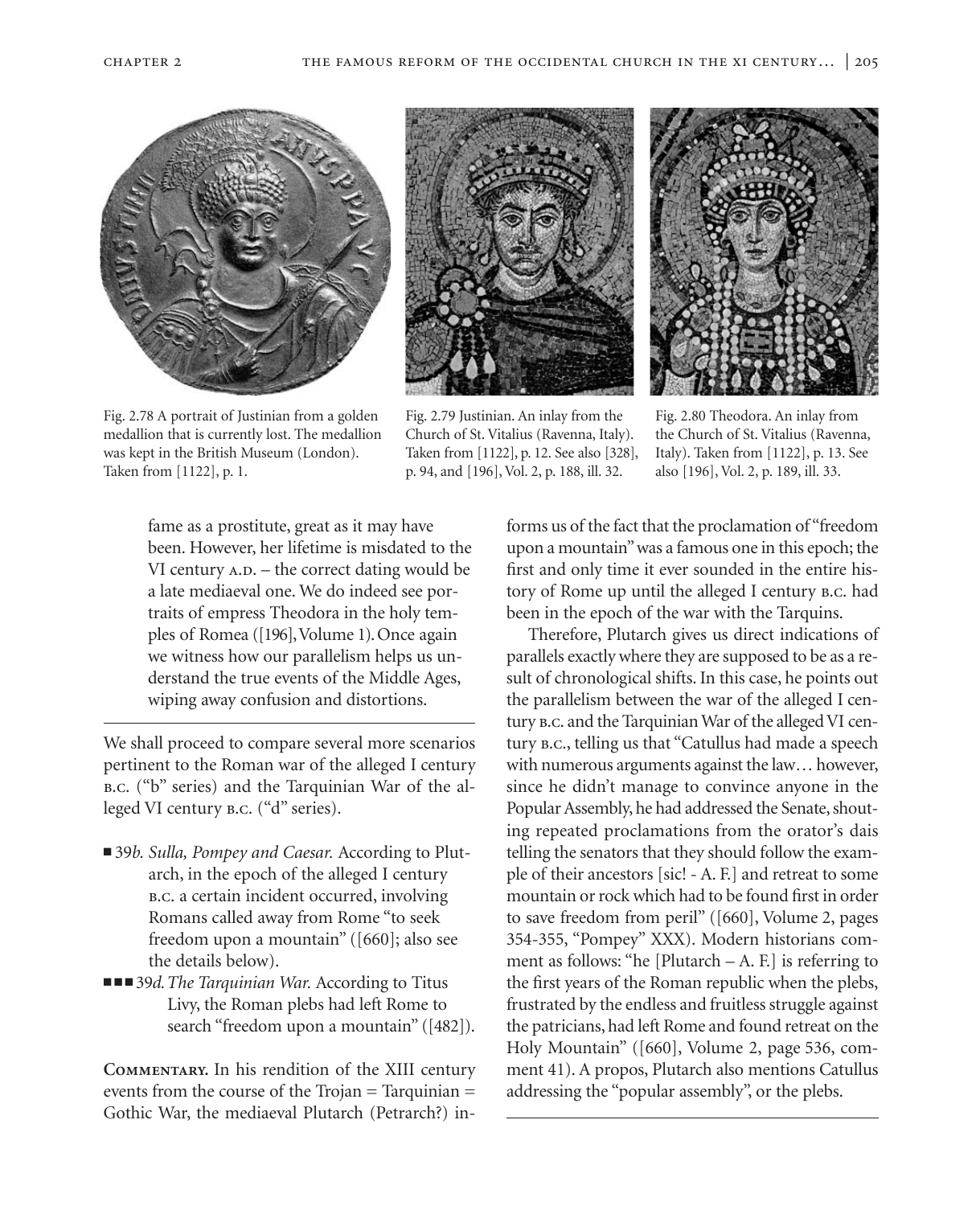- 40*b. Sulla, Pompey and Caesar.* In his description of the Roman war that broke out in the alleged I century b.c., Petrarch makes the sudden reference to an allegedly ancient event – namely, the rape of the Sabine women. The reference is a very timely one, since this is precisely where our parallelism places this scenario.
- ■■■ 40*d. The Tarquinian War*. Titus Livy cites the famous legend of the rape of the Sabines when he tells us about the foundation of the City (allegedly Italian Rome, see [482]).

**Commentary.** Once again, Plutarch (the mediaeval Petrarch?) doesn't require our prompt to include the legendary rape of the Sabines into his rendition of the war that took place in the alleged I century b.c., emphasizing its "repetition/revival" in the epoch of Julius Caesar. Let us remind the reader that Titus Livy places this legend into the epoch that precedes the foundation of Rome – the alleged VIII century b.c. As we already understand, the "rape of the Sabines" is an integral part of the Trojan = Tarquinian = Gothic War. Plutarch tells us that "Antistius the praetor… was feeling sympathy for Pompey and offered the latter to marry his daughter… Pompey agreed to this, and so they signed a secret agreement" ([660], Volume 2, page 336). Bear in mind that, according to Livy, the rape of the Sabines was also plotted in secrecy.

Plutarch proceeds to tell us that "all secrecy notwithstanding… the populace learnt of the deal… as Antistius was voicing the verdict, the people started to shout "Talassia", an ancient wedding exclamation… this custom harks back to the day when the bravest of Romans were abducting the Sabine women…" ([660], Volume 2, page 336, "Pompey" IV). Plutarch proceeds with his rendition of the actual legend. It has to be noted that Plutarch doesn't mention the epoch that this custom belongs to originally; his mere mention of its being "old" does not imply that the legend has to be shifted several centuries backwards.

We shall end our brief overview of the parallelism between the Roman war of the alleged I century B.C. and the Trojan  $=$  Tarquinian  $=$  Gothic War. A concise graphical scheme of the parallelism is shown in figs. 2.81-2.84. We are using arbitrarily chosen geometrical figures in lieu of numbers which provides for a more representative graph demonstrating each row to consist of different scenarios unrelated to each other. The parallelism that we have discovered manifests in the quadruple multiplication of one and the same row.

## **7. THE REBELLION OF SPARTACUS AS A VAGUE AND FRAGMENTED REFLECTION OF THE TROJAN = TARQUINIAN = GOTHIC WAR OF THE XIII CENTURY A.D.**

Apparently, when the Scaligerites were busy shuffling mediaeval chronicles and their fragments, another partial duplicate of the XIII century war (Trojan = Tarquinian = Gothic) made its way into the epoch of the "Great Triad" – the kings Sulla, Pompey and Caesar, that is. The situation we encounter here is *perfectly similar* to what we observe in the course of the Gothic War of the alleged VI century  $A.D. - its history con$ tains a brief account of itself disguised as the so-called Nika Rebellion in Constantinople = New Rome, all courtesy of the Scaligerian school in history. The documented history of the Roman civil war that took place in the alleged I century b.c. includes a concise rendition of the very same war – we're referring to the famous rebellion of Spartacus. In both cases we see that these "compressed versions" are referred to as mutinies or rebellions.

As we have already seen, in the war of the alleged I century b.c. the Romans oppose the TRQN as well as the PRS. What we provide below is but a brief outline of a possible parallelism here; enthusiasts are by all means welcome to delve further.

- 41*a. The Gothic War.* The war of the Romean Greeks and the Romans against the Persians (PRS) and TRQN (the Franks and the Goths). The war is dated to the alleged VI century A.D. It was won by the Romans/Romeans, Italy being the alleged primary battlefield ([695] and [196], Volume 1).
- 41*b. Sulla, Pompey and Caesar*. In the alleged I century b.c. the Romans have an armed conflict with Spartacus, whose unvocalized name transcribes as SPR-TC. This may be a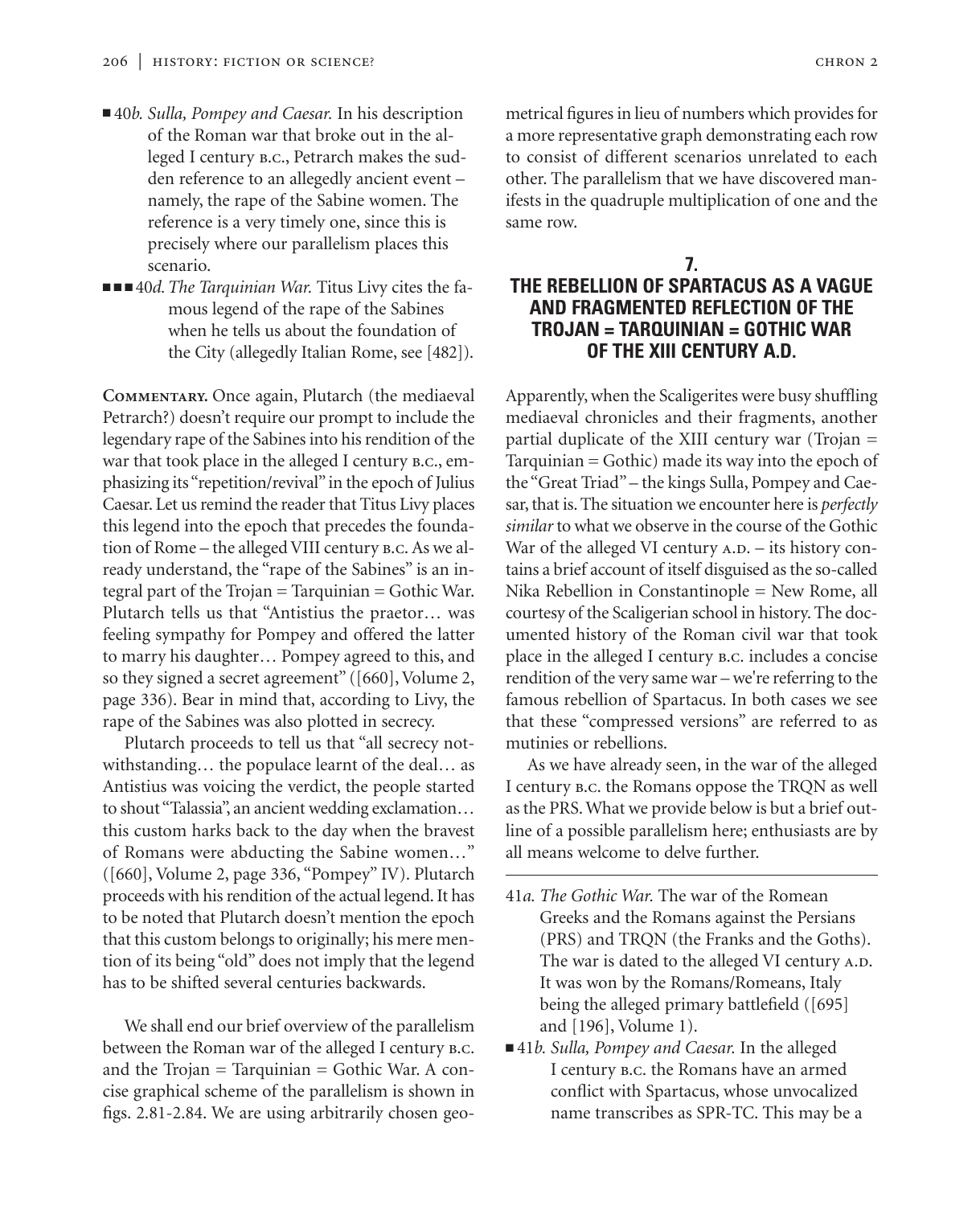| Belisarius is a military leader.<br>Justinian is an emperor.<br>The relationship is initially<br>a benevolent one, but ends in<br>a quarrel. | Caesar is a military leader.<br>Pompey is a number one<br>public figure. Friends<br>initially, foes eventually.        | Achilles is a military leader.<br>Agamemnon is the<br>"principal royalty". Friends<br>at first, enemies<br>afterwards.   | Valerius is a military<br>leader, while Tarquin<br>the Proud is the "main<br>king". Hostile in the<br>beginning; mortal<br>enemies afterwards.            |
|----------------------------------------------------------------------------------------------------------------------------------------------|------------------------------------------------------------------------------------------------------------------------|--------------------------------------------------------------------------------------------------------------------------|-----------------------------------------------------------------------------------------------------------------------------------------------------------|
|                                                                                                                                              | $H$ The triumvirate:<br>Pompey, Crassus<br>and Caesar. Crassus<br>is the "number two king".                            | $H$ The triumvirate:<br>Agamemnon, Menelaius<br>and Achilles, Menelaius<br>is the second most<br>important royalty.      |                                                                                                                                                           |
|                                                                                                                                              |                                                                                                                        |                                                                                                                          |                                                                                                                                                           |
| Amalasuntha (Julia<br>Maesa). The insult of a<br>woman is the casus belli.                                                                   | Pompeia is a relation of<br>Pompey, the "principal<br>royalty". An insult<br>of a woman takes place<br>before the war. | Helen is the wife of one<br>of the "main kings" -<br>Menelaius. Her abduction<br>(insult?) serves as the<br>casus belli. | Lucretia is the wife of one<br>of the "main kings" $-$<br>Tarquin Collatine. Her<br>rape is the casus belli.                                              |
|                                                                                                                                              | Aurelia is the mother of<br>Caesar; she is linked to the<br>"insult of Pompeia".                                       |                                                                                                                          | Valerius is an analogue<br>(duplicate) of Caesar. He<br>bears relation to the<br>events that unfurled<br>around "Lucretia                                 |
| Julia Maesa<br>(Amalasuntha)<br>is the queen of the<br>$Goths = TRQN$ .                                                                      | <b>THE</b> Julia is the wife                                                                                           | <b>HH</b> Helen subsequently<br>becomes the wife<br>of Paris the Trojan                                                  | <b>The Tullia is the wife</b><br><b>THE</b> of Tarquin<br>the Proud (TRQN)                                                                                |
| ╹┼┼┼                                                                                                                                         | ┺╈╈╈                                                                                                                   | ┻┿┿╋                                                                                                                     | ┖┼┼╀                                                                                                                                                      |
| The death of Julia Maesa<br>(Amalasuntha).                                                                                                   | The death of Julia                                                                                                     | The death of Helen<br>(in observable future).                                                                            | The death of Tullia<br>(Lucretia).                                                                                                                        |
| The war begins after the<br>death of Julia.                                                                                                  | The war breaks out after<br>the demise of Julia.                                                                       | The beginning of war.<br>Helen is still alive.                                                                           | The beginning of war after<br>the death of Lucretia.                                                                                                      |
| The exile<br>of the Goths from Rome.                                                                                                         | $\prod$ $\prod$ $\prod$ <sub>The exile</sub><br>of Pompey from Rome.                                                   |                                                                                                                          | $\prod \prod_{\text{The exile}}$<br>of the Tarquins from Rome.                                                                                            |
| Belisarius is the initiator of<br>the campaign against the<br>Goths. He is accompanied<br>by General John - the<br>double of Brutus.         | Caesar is the leader of the<br>revolt. He is accompanied<br>by the military leader<br>Brutus.                          | <b>Achilles and Patroclus</b><br>(=BRT) lead the troops to<br>storm Troy.                                                | <b>Valerius and Junius</b><br><b>Brutus are the initiators</b><br>of the uprising in Rome.                                                                |
| <b>THE REAL</b><br>The death of John. John,<br>MRK, the son of PRCT<br>(Celius) is the liberator<br>of Italy.                                | .<br>The death of Brutus and his<br>post-mortem fame. Marcus<br>Junius Brutus liberates the<br>people<br>from tyranny. | The death of Patroclus and<br>his post-mortem fame.<br>Patroclus<br>is the liberator of Helen.                           | a katika s<br>The death of Brutus and<br>his post-mortem fame.<br>Junius Brutus (the son of<br><b>Marcus</b> ) liberated Rome<br>from the tyrant Tarquin. |

Fig. 2.81. A brief scheme of the parallelism between the Gothic, Trojan and Tarquinian War, as well as the Roman war of the alleged I century B.C. Part one.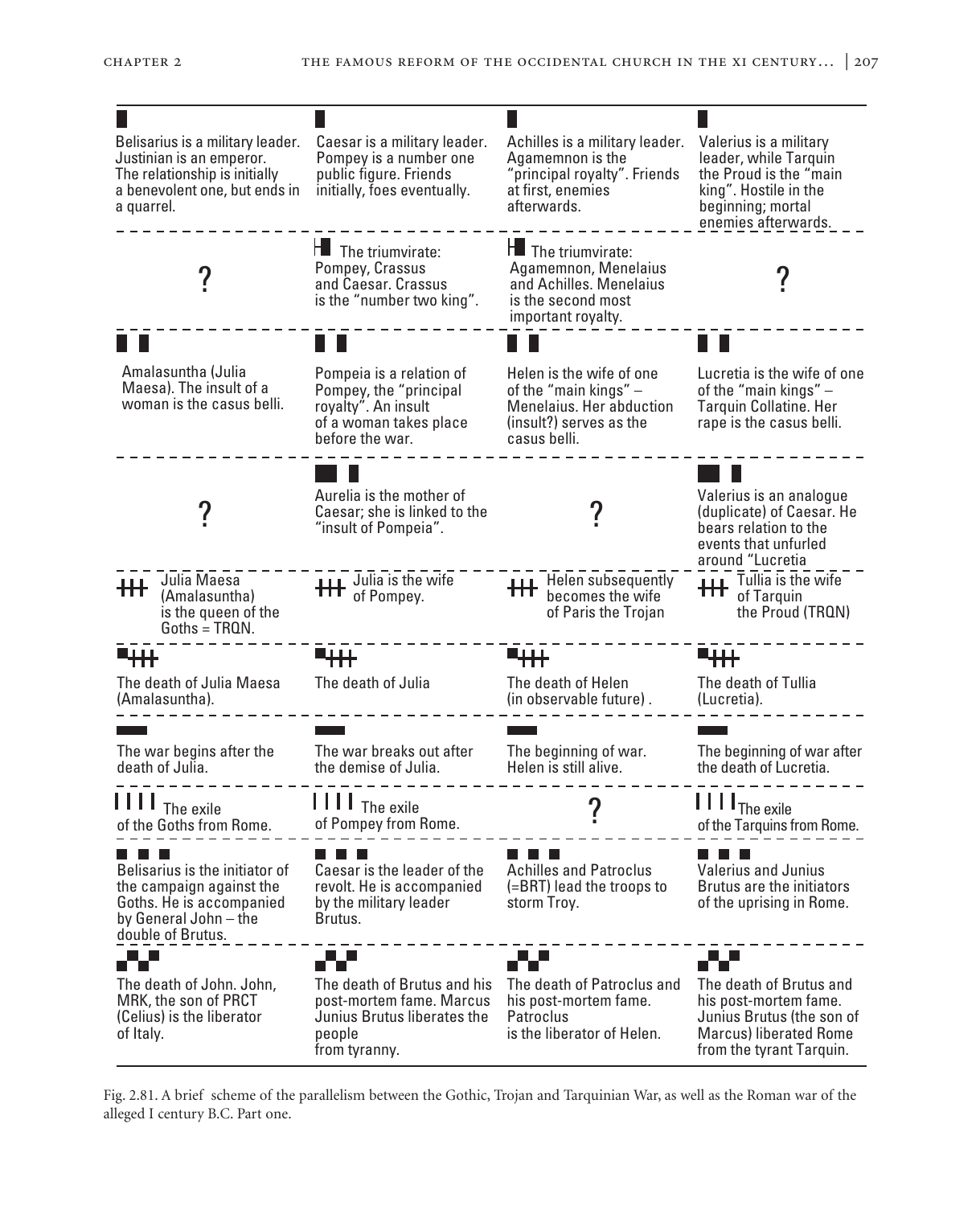

Fig. 2.82. A brief scheme of the parallelism between the Gothic, Trojan and Tarquinian War, as well as the Roman war of the alleged I century B.C. Part two.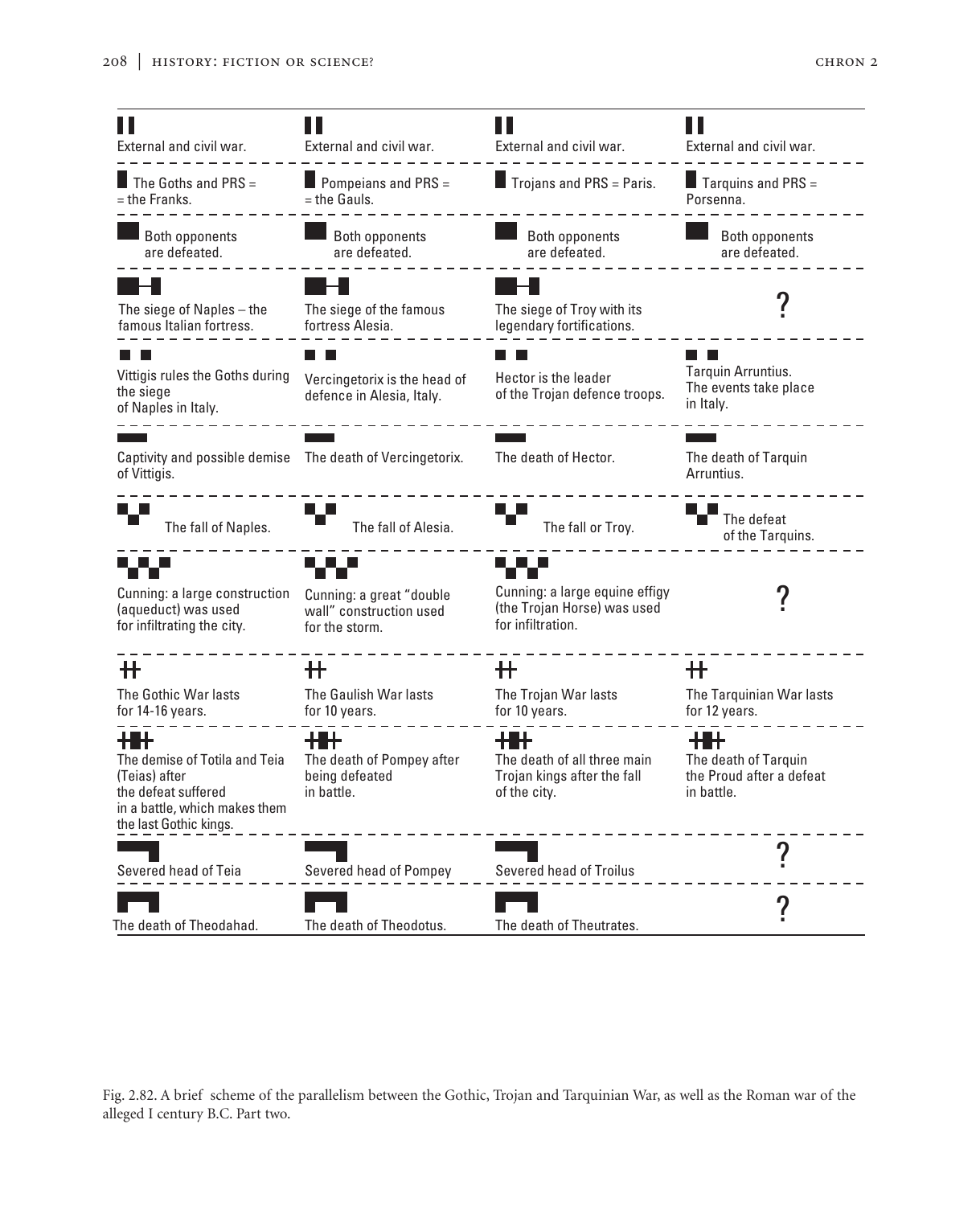

Fig. 2.83. A brief scheme of the parallelism between the Gothic, Trojan and Tarquinian War, as well as the Roman war of the alleged I century B.C. Part three.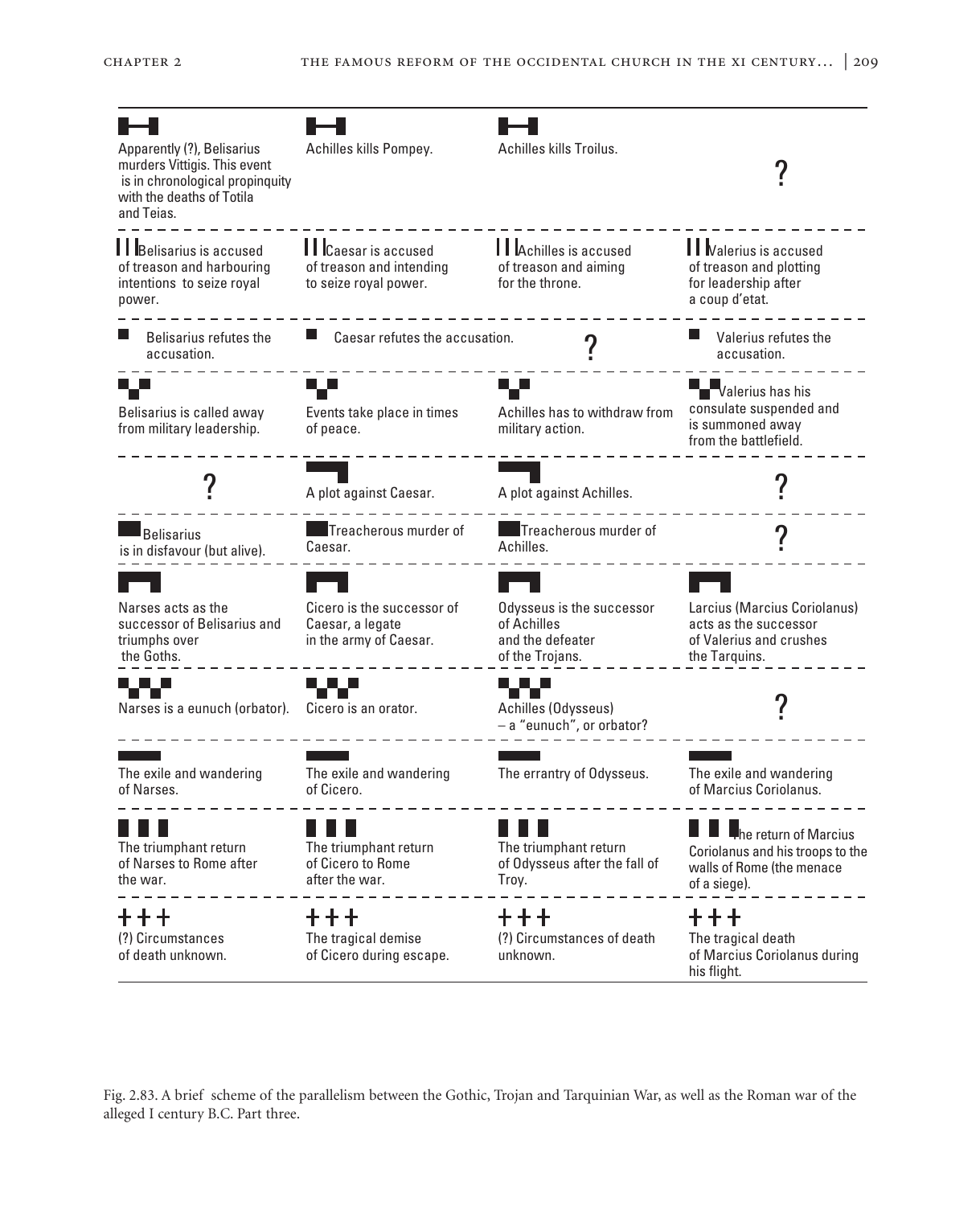| Antonine<br>is the wife of Belisarius.                                                                     | Antonius<br>is a favourite of Caesar's                                                                             |                                            |                                                                            |
|------------------------------------------------------------------------------------------------------------|--------------------------------------------------------------------------------------------------------------------|--------------------------------------------|----------------------------------------------------------------------------|
| Antonine is a famous<br>prostitute of New Rome.                                                            | Antonius is one of the most<br>debauched characters in Rome.                                                       |                                            |                                                                            |
| Antonine is a hetera (as in<br>'prostitute")                                                               | Antonius is a hetera (as in<br>"the commander of cavalry")                                                         |                                            |                                                                            |
| Antonine accompanies<br><b>Belisarius in the Gothic</b><br>War.                                            | Antonius keeps Caesar<br>company in the war against the<br>Gauls.                                                  |                                            |                                                                            |
| $\bm{{\mathsf{+}}}$ $\bm{{\mathsf{+}}}$ $\bm{{\mathsf{+}}}$ The Persian $\,$<br>campaign of Belisarius.    | $+$ + $+$ The Persian campaign<br>of Caesar.                                                                       |                                            |                                                                            |
| The African<br>campaign of Belisarius.                                                                     | The African campaign<br>of Caesar.                                                                                 |                                            |                                                                            |
|                                                                                                            | The destruction of Caesar's<br>house.                                                                              |                                            | The destruction<br>of Valerius' house.                                     |
|                                                                                                            | Romans are summoned<br>to leave Rome and "search for a<br>mountain".                                               |                                            | The plebs leave Rome<br>and "retire<br>to_a_mountain".                     |
| Justinian is married to<br>Theodora, a famous hetera<br>whose portraits adorn the<br>walls<br>\of temples. | A long-time relationship<br>between Pompey<br>and the famous hetera Flora.<br>Flora's effigies<br>in temples (?!). |                                            |                                                                            |
|                                                                                                            | The "revival" of the<br>legend about the rape of the<br>Sabine women.                                              |                                            | The legend<br>Ħ<br>of the rape of the Sabines.<br>Presumably the original. |
| The Gothic War.<br>VI century A. D.                                                                        | Rome<br>in the I century B.C.                                                                                      | The Trojan War<br>of the XIII century B.C. | The Tarquinian War. Rome in<br>the VI century B. C.                        |

Fig. 2.84. A brief scheme of the parallelism between the Gothic, Trojan and Tarquinian War, as well as the Roman war of the alleged I century B.C. Part four.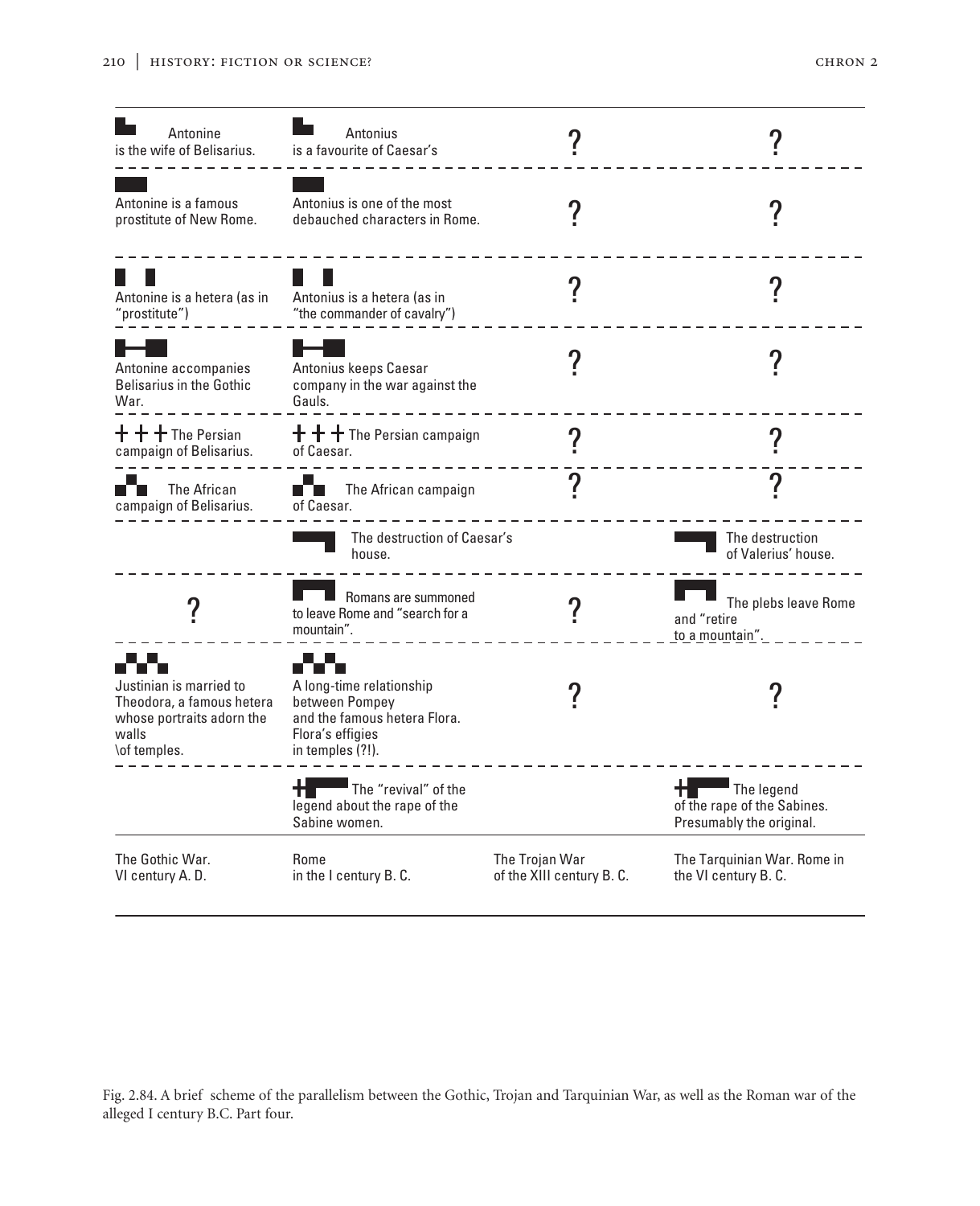merged form of PRS and TK, which was once used to refer to the Franks or the P-Russians, as well as the Turks. The war with Spartacus (SPR-TC) ends with a victory of the Romans ([660]), and supposedly takes place in Italy.

- 42*a. The Gothic War.* In all three primary duplicates of the XIII century war (Trojan = Tarquinian = Gothic), the enemies of Rome are the TRQN – that is, the Goths  $=$  the Trojans  $=$  the Franks  $=$ the Turks (or the Tartars?), qv above. We shall re-emphasize the fact that the two primary opponents of Rome that we see here are the PRS and the TRK.
- 42*b. Sulla, Pompey and Caesar*. Spartacus was Thracian by birth ([660], Volume 2, page 242). He is known to have been a sworn enemy of the "ancient" Rome. *Thracia* may well be *Turkey* (TRC or TRK sans vocalizations). We learn that most of the mutinous "slaves" (gladiators) in the Capuan school have been of *Gaulish* and *Thracian* origins. The actual word "gladiator" may be a derivative of the words "Gaul" and "Tur" (*Gauls + Turks* or *Gauls + Tartars*). We should also remember the famous mediaeval *Galicia*, which may have been known as *Gaul* at some point in time; apart from that, the name was also used for referring to France. Thus, we see two forces opposing Rome: PRS (Galicia/France, Paris or P-Russians) and TRK (the Franks, the Turks and/or the Tartars).
- 43*a. The Gothic War.* The Trojan = Tarquinian = Gothic War is considered to have been one of the greatest and bloodiest wars in the history of the empire.
- 43*b. Sulla, Pompey and Caesar.* The war with Spartacus in the alleged I century B.C. had been an extremely hard and violent one. It had led to the destruction of the entire Italy. Plutarch wrote that "all of Italy was swept over by a wave of looting during the gladiator's rebellion, also known as the Spartacian War… the senate's irritation at the low and ignominous nature of the rebellion [of Spartacus – A. F.] gave place to fear and awareness of peril;

therefore, the Senate sent both consuls to suppress the rebellion, as it would in case of an all-out war, brutal and bloody" ([660], Volume 2, pages 242-243.

- 44*a. The Gothic War.* Commander-in-chief Narses (the double of Julius Caesar and Cicero) finally triumphs over the PRS (Persians, or P-Russians) and the TRK (Franks/Goths) together with his liege, Emperor Justinian I (the double of Pompey Magnus), qv in [695] and [196], Volume 1.
- 44*b. Sulla, Pompey and Caesar*. In the alleged I century b.c. Crassus and Pompey Magnus defeat Spartacus (SPR-TK), qv in [660], Volume 2, page 246. We have already witnessed the superimposition of Pompey over Justinian; the possible identification of Crassus as Narses is a novelty. The unvocalized name of Crassus transcribes as CRSS, which may be a misinterpretation of NRSS (Narses) resulting from the graphic similarities between the Slavic letters K and H (used for sounds K and N, respectively), as well as the Romanic N.
- 45*a. The Gothic War.* Bear in mind that during the siege of Alesia (the double of Troy = the New City = Naples) Julius Caesar builds a "double wall" around the besieged. As we have already pointed out, it is a distorted recollection of the aqueduct. Paris (PRS, or P-Rus) got killed in the Trojan War ([851]).
- 45*b. Sulla, Pompey and Caesar*. We discover that a similar scenario applies to the rebellion of Spartacus. The Romans take the camp of Spartacus by guile: Crassus, the double of Narses and/or Caesar orders for the camp under siege to be surrounded by a wall and a moat "whose size and fortitude were formidable" ([660], Volume 2, page 244). Spartacus (the double of Paris) also dies a violent death ([660], Volume 2, page 246.

Thus, what we see in the Byzantine/Romean history of the alleged VI century A.D. is: primo, a detailed account of the war known as the Gothic War from the alleged XIII century A.D. (subsequently described as the Gothic War of the alleged VI century A.D.); se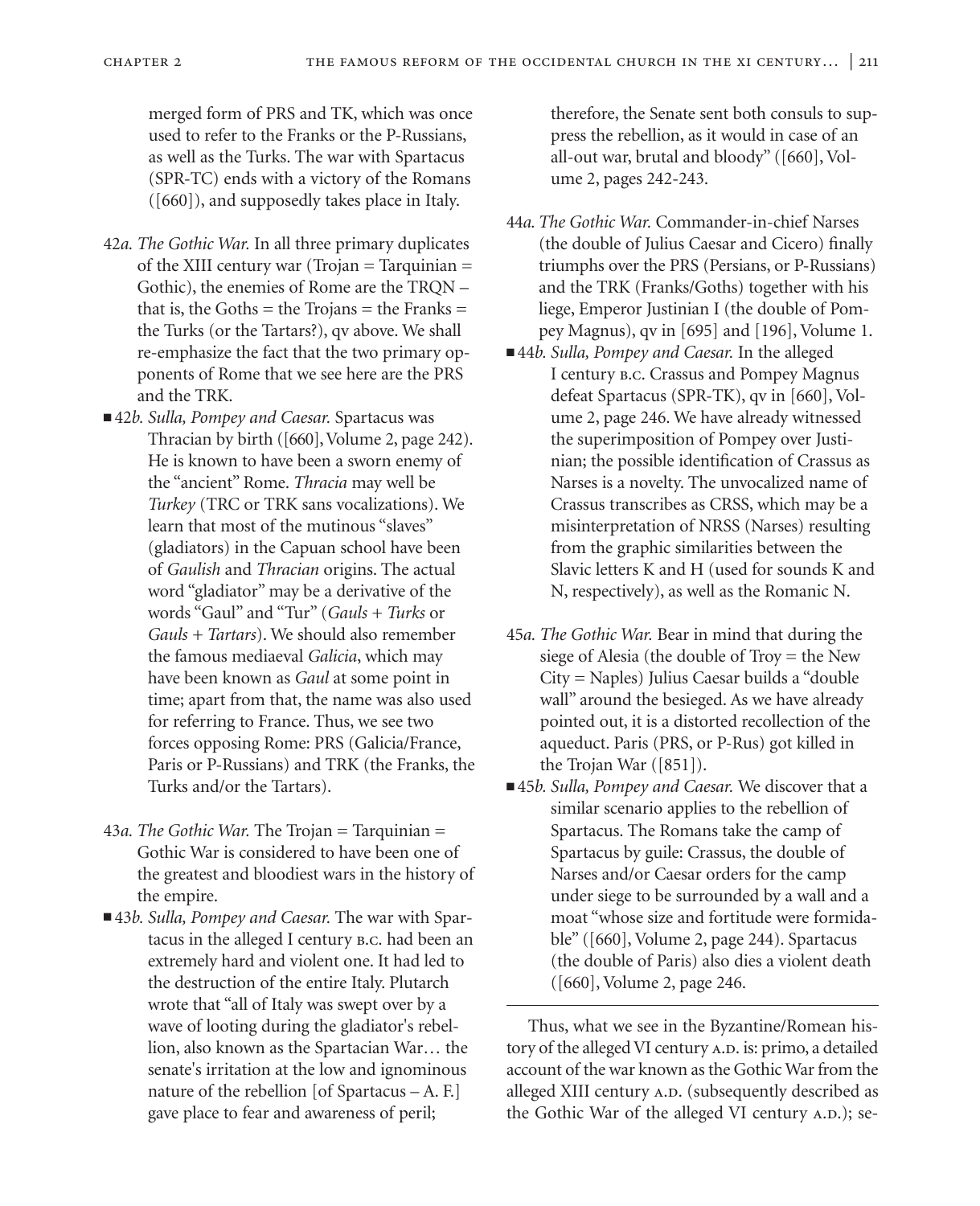cundo, a *brief* version of the same war under the alias of "the Nika *Rebellion*". The Roman history of the alleged I century b.c. is virtually the same – an *in-depth* rendition of the same XIII century war presented as the civil war in Rome (Sulla, Pompey and Caesar), and its *shorter* version, the story of Spartacus and his *rebellion*. This alone demonstrates us that both mediaeval Byzantine history of the alleged VI century A.D. and "ancient" Roman history of the alleged I century b.c. are but later copies of the same mediaeval original dating to the XIII century – or, quite possibly, an even more recent epoch.

## **8. A GENERAL PICTURE OF THE 1053-YEAR CHRONOLOGICAL SHIFT**

## **8.1. The identification of the First Roman Empire (Livy's Regal Rome) with the Third Roman Empire of the alleged III-VI century A.D. and the 1053-year shift**

We have already made quite a few references to this parallelism above. Therefore, let us simply remind that it happens to mark the beginning of an extremely lengthy parallelism between the "ancient" and mediaeval Roman history; one that covers a span of some 1,500 years.

Let us now consider the next sequence of the parallelism that manifests if we consider the 1053-year shift.

## **8.2. Identifying the Second Roman Empire as the Holy Roman Empire of the X-XIII century and also the Habsburg Empire of the XIV-XVII century. Two shifts – of 1053 and 1400 years, respectively**

The superimposition of the "ancient" history over that of the Middle Ages (with the chronological shift of 1053 years taken into account) continues into the subsequent epochs. In particular, the Second Roman Empire (of the alleged centuries  $I_{B.C.} - III_{A.D.}$ ) becomes identified as the Holy Roman Empire of the alleged years  $962-1254$  A.D. (see fig. 2.85). Bear in mind that the proximity coefficient for both of these dynasties equals  $1.3 \times 10^{-12}$ .

It is significant that the Holy Roman Empire of the X-XIII century fits into the parallelism that we discovered perfectly – all the years that passed between 1002 and 1271. Of all the rulers that the Second Roman Empire ever had, starting with Octavian Augustus and ending with Caracalla, only nine aren't represented in the parallelism, namely, Galba (who had reigned in the alleged years 68-69 A.D.), Vitellius (69 A.D.), Nerva (96-98 A.D.), Pertinax (193 A.D.), Didius Julianus (193 A.D.), Clodius Albinus (reigned as an independent ruler for less than one year in 193; also in 193-197), Pescennius Niger (around a year in 193- 194 A.D.) and Geta (around 3 years in 209-212 A.D.), see [72] pages 236-237. They have all been short-term emperors, in other words, and may thus have been excluded from the parallelism as secondary figures.

Thus, insofar as the indicated timeframe is concerned, the parallelism exhausts the entire Holy Roman Empire of the alleged X-XIII century, and almost all of the Second Empire excepting several short-term rulers. Let us remind the reader that every ruler of the Holy Roman Empire had simultaneously been a German king and an emperor of Rome in that epoch, hence double inauguration dates and double reign durations (one for Germany, the other for Rome). It is significant that in each case the parallelism in question relates to the German reign durations of the Holy Roman Empire rulers in the X-XIII century ([64], see table on page 250). The parallelism looks like this:

- 1*a. Henry II the Holy + Conrad* (Horde Khan?) *Salian* – 37 years (1002-1039 A.D.) Both reign durations are German, qv above. The name Henry (Heinrich) can be related to the words "Khan" and "Reich", or "Rex". The name Conrad may have meant "Khan of the Horde".
- 1*b. Octavian Augustus* 37 years, or the first version of the reign  $(23 B.C. to 14 A.D.);$  see CHRON2, Chapter 1.
- 2*a. Conrad II Salian* 15 years: 1024-1039 A.D. The second Khan of the Horde?
- 2*b. Germanicus* 13 years between 6 and 19 A.D. This pair can be excluded, as a matter of fact, since despite the royal status of Germanicus in the Second Empire, he had been a co-ruler of a more renowned ruler – Tiberius.